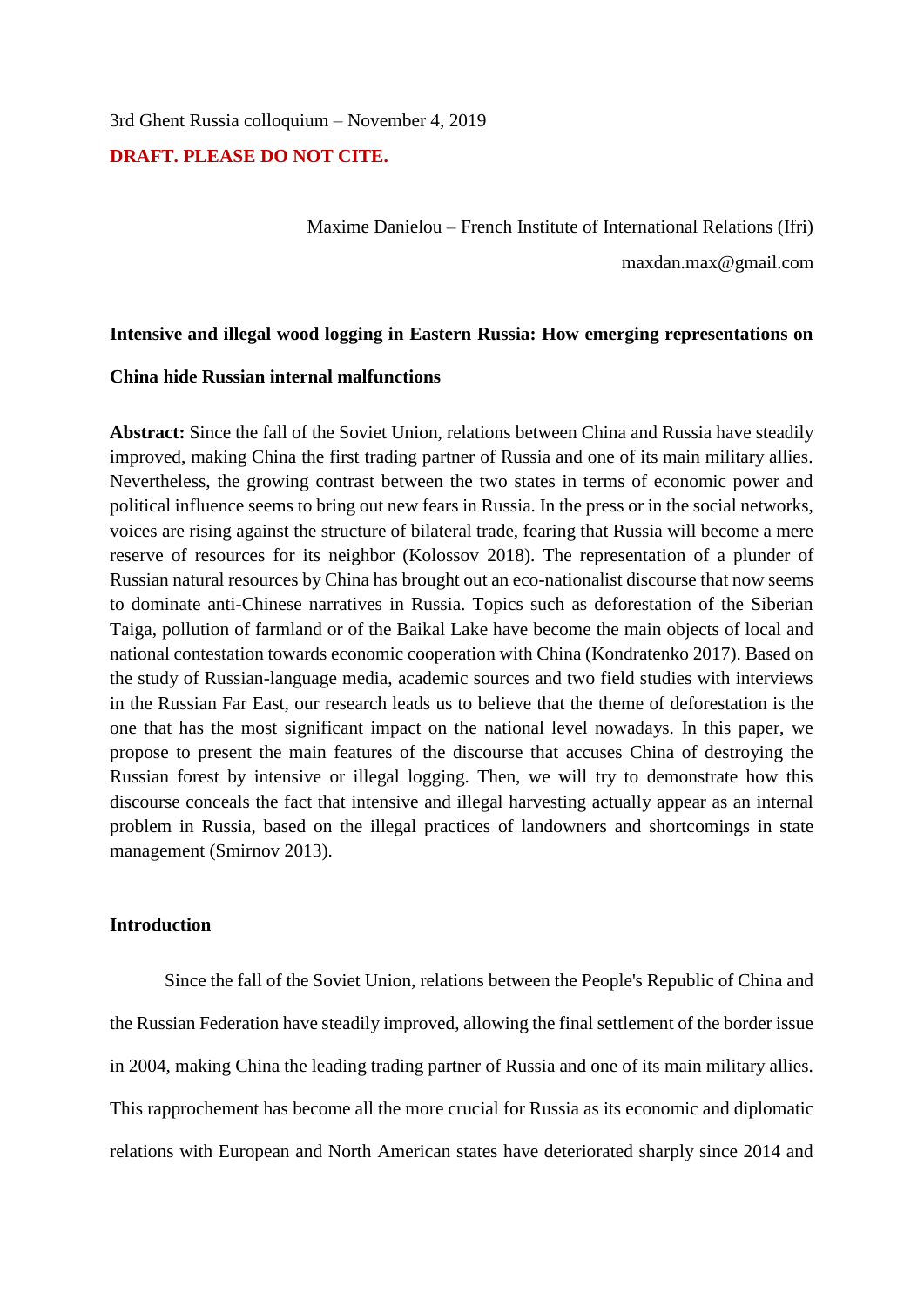the eruption of the Ukrainian conflict. This need has resulted in an increasingly positive perception of China in Russia.

Nevertheless, the growing contrast between a rapidly growing China that is asserting itself as one of the main actors in international relations and a diplomatically isolated Russia in economic stagnation seems to bring new fears. In the press or on social networks, voices are rising against the structure of Sino-Russian trade, fearing that Russia will become a mere reserve of resources for its neighbor and that "Chinese expansion" could be finally achieved through economic domination. This representation of a plunder of Russian natural resources by China has brought out a national-ecological discourse that now appears to dominate anti-Chinese feelings in Russia. Topics such as the deforestation of the Siberian Taiga, pollution of farmland or of Baikal Lake seem to have become the primary objects of a local and national concerns about economic cooperation with China.

Based on the study of Russian-language media, academic sources from Russia & abroad and two field studies with interviews in the Russian Far East, our research leads us to believe that the theme of deforestation is the one that has now the most significant impact on the national level.

In this paper we will try to show how emergent representations of China can go against the trends of Russian-Chinese relations and obscure internal problems within contemporary Russia. First, we propose to discuss recent shifts in Sino-Russian relations and its consequences on the image of China in Russia. Then, we will try to underline that the considerable improvements between the two countries have not erased the traditional negative representation of China and even brought new ones. Finally, we will focus on the subject of the intensive and illegal harvesting of the Russian forests, which appears to be one of the main features of an emerging eco-nationalist anti-Chinese discourse. After a brief analysis of this discourse, we will try to demonstrate how it conceals the fact that intensive and illegal harvesting actually appear as an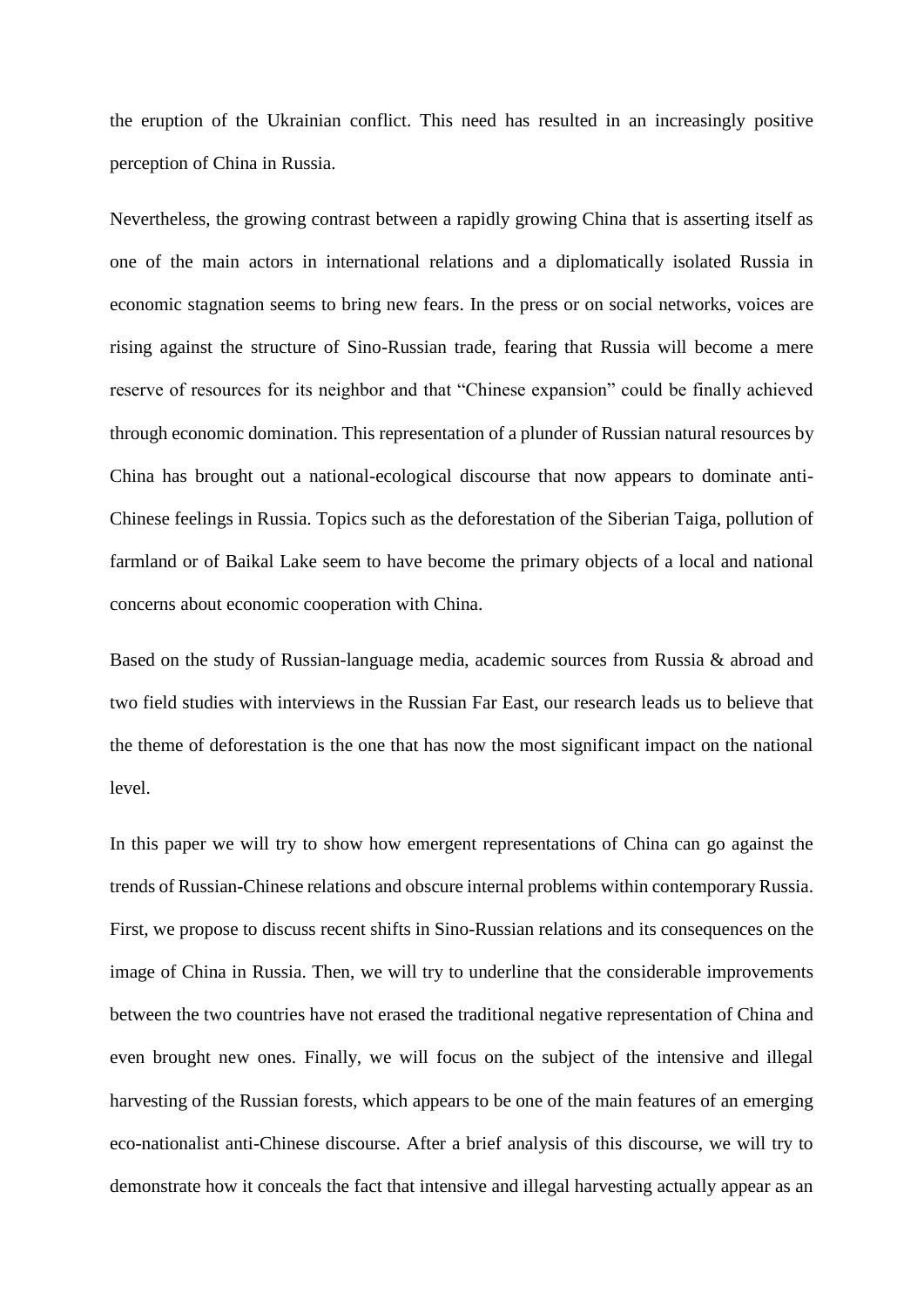internal problem in Russia, based on the illegal practices of land leasers and shortcomings in state management.

# **I. Recent shifts in Sino-Russian relations and their consequences on the image of China in Russia**

In 2018, bilateral trade between Russia and its premier trade partner, China, has crossed the symbolic mark of \$100 billion<sup>1</sup>. Last September, the People's Liberation Army participated in "Vostok" military exercises on Russian soil, a demonstration of strength that has proven to be the largest military exercise since the fall of the USSR. The event took place right after the 4th Eastern Economic forum in Vladivostok, a yearly event aimed at stimulating North Asian investments in an economically depressed Eastern Russia, with Xi Jinping as guest of honor. In April 2019 the Russian president was the main guest of the Belt & Road Summit in China.

The "true" nature of Sino-Russian relations is often questioned by both academics and journalists, mainly from western countries, with formulas such as "Frenemies" (Kaczmarski 2015). Researchers and journalists try to underline a hidden and insurmountable geopolitical rivalry in their mutual areas of influence, despite the fact that the two North-Asian nuclear powers appear to have brought their political and economic relationship to the "best level in history", according to Chinese foreign minister Wang Yi<sup>2</sup>.

In Russia, this rapprochement occurs with an almost exclusively positive official discourse towards China: "terms like 'partners' and 'friendship' dominate political narratives" (Billé 2018). As recent polls show, this discourse would have remarkable consequences on the population, greatly improving China's image in Russian public opinion: according to a poll conducted by the independent Levada center in June 2018, China is now considered "a close

**.** 

<sup>&</sup>lt;sup>1</sup> "Russian-Chinese trade grew by 27.1% in 2018" (Tovaroobarot Rossii i Kitaïa v 2018 godu vyross na 27,1%), TASS news agency, 13/01/2019 (https://tass.ru/ekonomika/5994096)

<sup>&</sup>lt;sup>2</sup> "Foreign Minister of China called relations with Russia the best in history", Vedomosti, 08/03/2017 (https://www.vedomosti.ru/politics/news/2017/03/08/680350-mid-kitaya)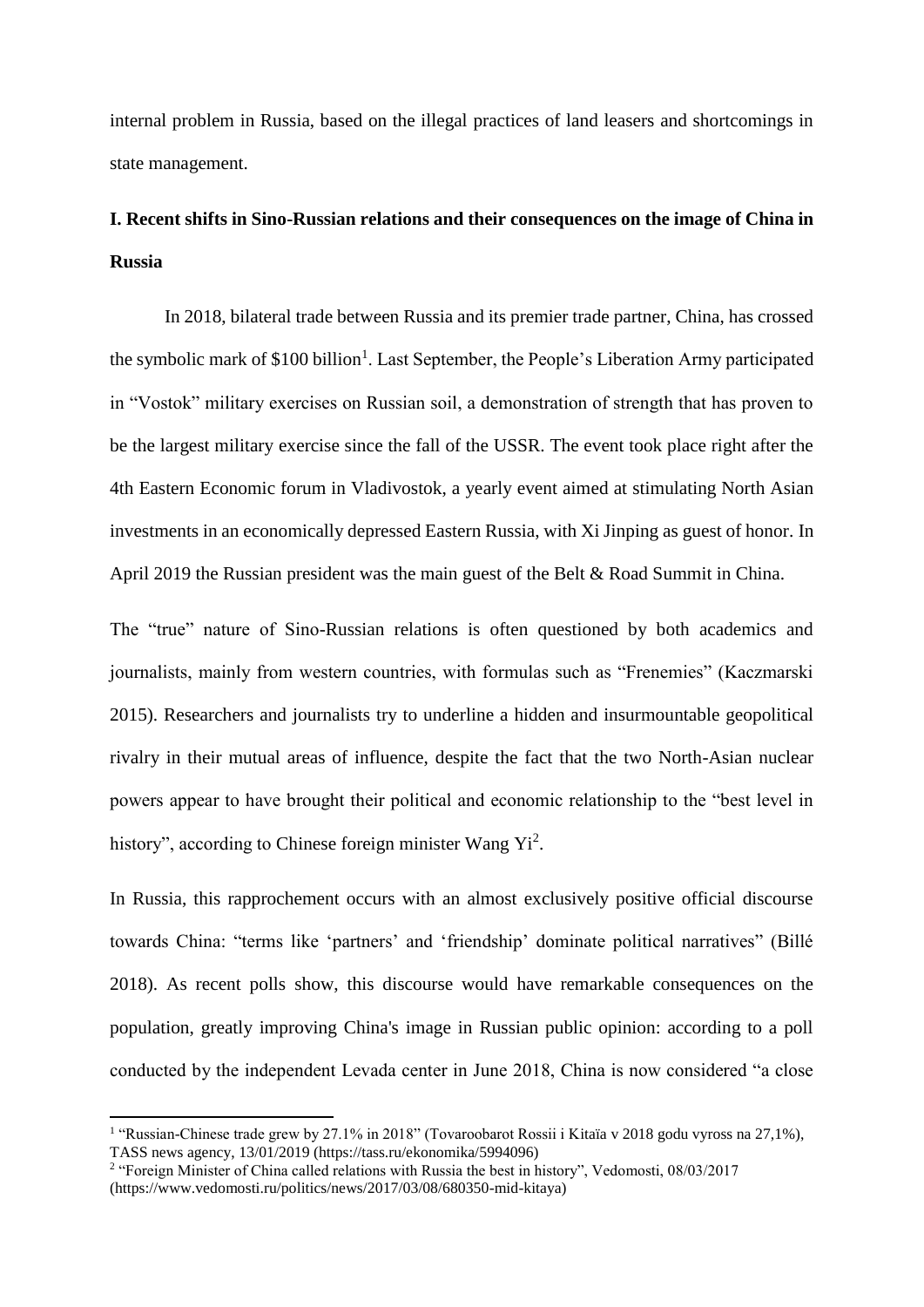friend or an ally of Russia" by 40% of the population, coming in second place right after Belarus (49%). As a comparison, only 24% of respondent answered the same thing in 2006. Another poll, conducted in 2017 by the state-controlled agency VTsIOM confirms such dynamics. Thus, as the Levada poll show, the true turning point in this evolution appears to be the 2013-2014 period, which saw public perception toward China doubling in approval, while at the same time dramatically declining with respect to leading Western countries such as Germany or the US. As one can assume, this rapid decline in perception toward Western states seems to be a direct consequence of the Ukrainian conflict and the economic sanctions introduced against Russia. On the other hand, the European conflict, in which China does not seem to be involved, does not at first justify the sudden evolution of its image in the eyes of the Russian population in the same period. Nevertheless, these two elements would also be directly related.

In recent years, many academic works have been dedicated to the study of the eastern strategy of the Russian state, an orientation that would become so important that it is often described as a "Turn to the East" (Fortescue 2015; Blakkisrud & Rowe 2018) or even a "Pivot to Asia" (Ma 2017; Bratersky 2018). The strategy's aim would be to secure Russia's access to Asian markets, essentially for the export of energy resources (Itoh 2011) as well as to develop the Russian Far East (Titarenko 2014), a region undergoing a permanent economic and demographic crisis since the fall of the USSR (Radvanyi 2015).

However, apart from these economic objectives, the "turn to the east" of the Russian state would also be political. Like the attempt to set up a trilateral dialogue format including Russia, India and China (RIC), this policy may be seen as yet another attempt by Russia to counterbalance what it considers to be the hegemony of the Euro-Atlantic powers (Cabestan 2008), essentially via a rapprochement with China. For the Chinese researcher Ma Bo, this strategy would be mainly the consequence of a growing antagonism between Russia and the European powers. Therefore, he explains that the Ukrainian crisis of 2014 and the diplomatic isolation of Russia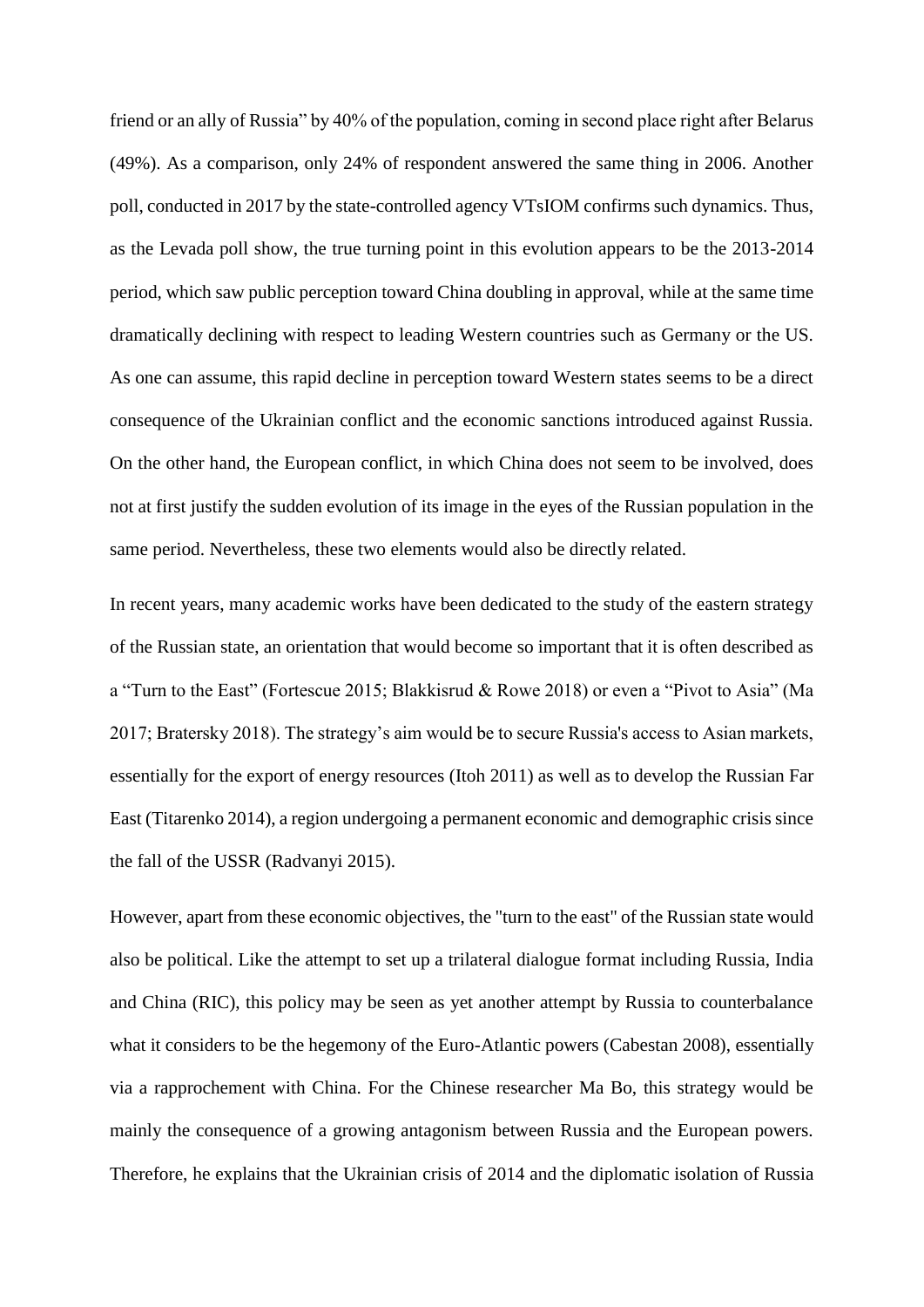that followed it is a turning point in the implementation of the strategy of "turning to the east" (see Ma 2017). Giving the example of the record natural gas deal of \$400 billion that was signed in 2014 between Russia and China he emphasizes: "Vladimir Putin chose this particular moment for signing a contract negotiated over the previous 10 years, precisely in connection with the new international situation".

Thus, the remarkable evolution of perception of China as well as of Western countries in Russian public opinion during the 2013-2014 period appear to be connected, both depending on the international relations context of the Ukrainian crisis of 2014.

#### **II. An alliance of fact that does not seem to make old fears disappear, but bring new ones**

In the period following the fall of the USSR, the memory of the Sino-Soviet break and the 1969 border conflict maintained a mostly negative perception of China among the Russian population. Thus, representations of a risk for territorial sovereignty or an invasion of migrants that are traditionally related to the concept of "Yellow peril" or "China threat" were still present in the 1990s and beginning of the 2000s (Larin 2006, Bourbeau 2002). According to our previous presentation, and the polls that were analyzed before, the fears of expansion traditionally associated with China in Russia should have logically weakened, at the same time that good opinions regarding the "partnership" or the "alliance" have improved.

However, another poll, conducted by Levada center in the same period, reveals the contrary: to the question "Should we limit the number of Chinese living in Russia?", 31% of the people answered "Yes", placing Chinese right after the Gypsies (32%), a number that more than doubled in one year. Even though these figures have to be put in the context of an increased xenophobia towards other nationalities as well, they are significant. How can there be such a strong contrast between official discourse that places China, as a state, among the main allies of Russia, and public opinion, which rejects the Chinese as a population?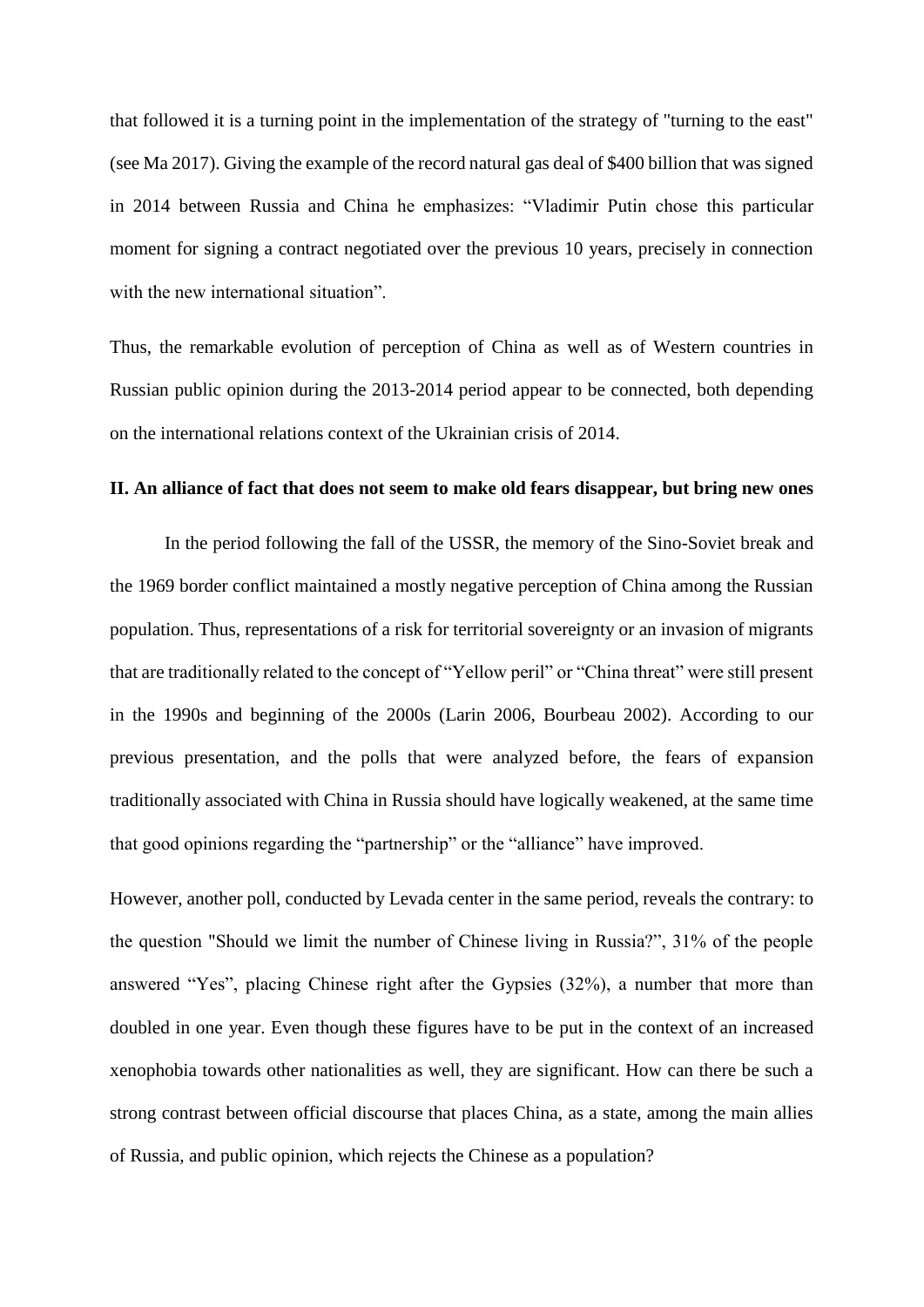This leads us to think that the "traditional" representations of a "silent invasion" of an underpopulated Russia by a constantly growing China would remain present. In his latest monograph devoted to the contemporary representations of China in the world, Franck Billé emphasizes this direction: "In Russia the ubiquitous trope of "Chinatown" sketches a geopolitical imagination of a weakened and disintegrating Russia gradually annexed through China's sheer demographic weight." (Billé 2018). Indeed, even at a slowed pace, Chinese demographic growth remains impressive from a Russian point of view. In 2017, the population grew by 8 million people (China statistical Yearbook 2018), the same population as the entire Russian Far Eastern District that borders China. A region that appears precisely to be the first objective of the hypothetical Chinese invasion put forward by the speech of "Chinese Peril" (Lukin 2011).

As our field study has revealed, representations of a "silent invasion" remain strong indeed, with rumors such as "the Chinese state is paying citizens willing to marry Russians and settle in Russia"(Interview in Vladivostok).

However, aside from these "traditional" territorial and demographical fears, the new configuration that is taking place in the context of a strategic and economic rapprochement between the two countries, eliciting a new range of negative representations that we could assimilate with the idea of an economic domination.

Indeed, the structure of trade between China and Russia, with mostly raw resources coming from Russia, has been a source of concern for more than a decade (Cabestan 2008). In view of recent developments, the fear of dependence is increasing and the fear of becoming a mere source of reserve is emerging: "Many are convinced that the heart of Beijing's current rapprochement with Moscow is the desire to control the resources of Siberia and the Far East in the future." (Gabuev 2014). One of the questions that arises then, is whether Russia can deepen its partnership with China without falling into a situation of dangerous political and economic dependence (Lukin 2018).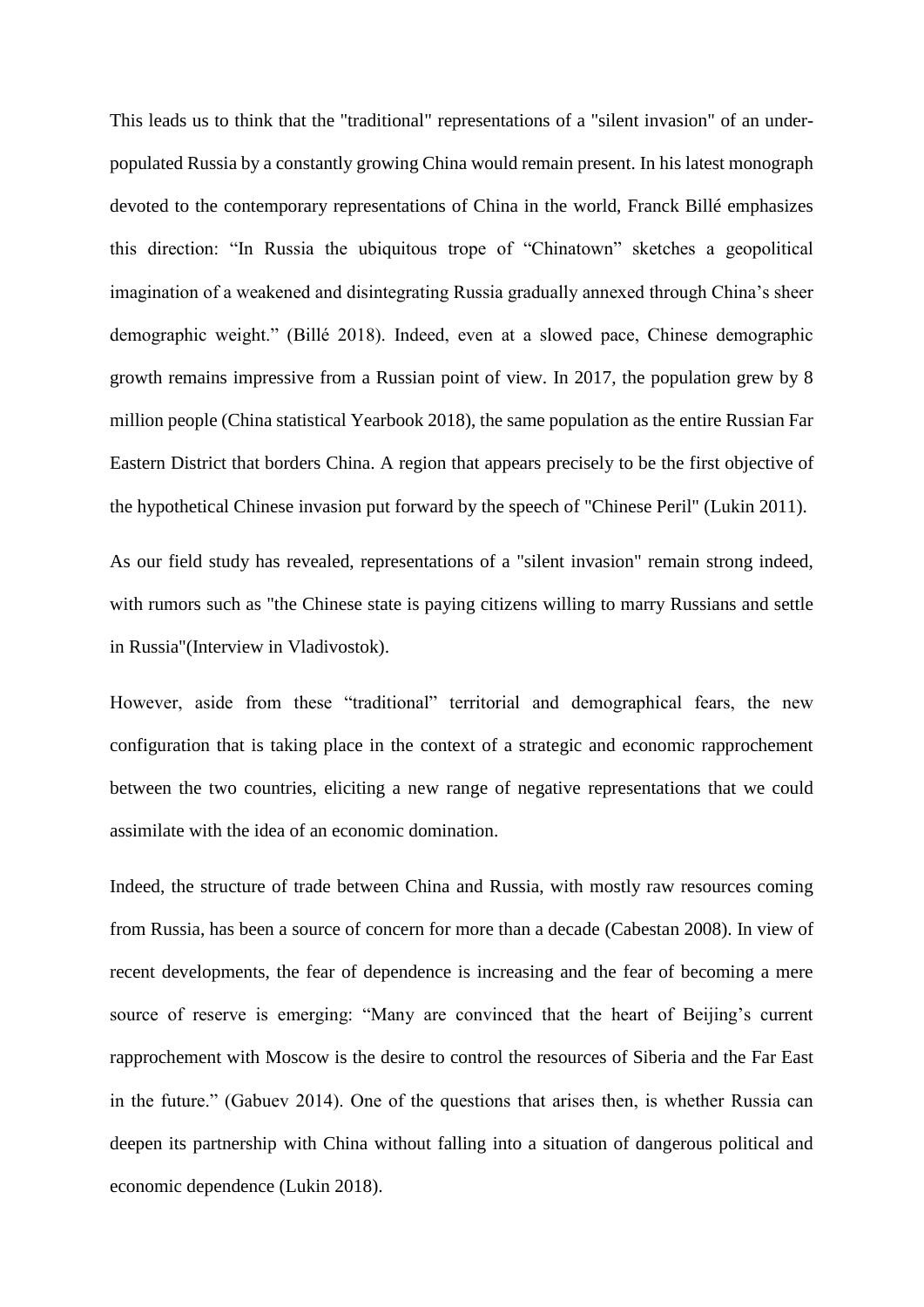In public opinion, this representation of economic expansion is reflected mainly in the image of a looting of Russian natural resources by the Chinese. Recently, this fear found expression in the controversy surrounding the construction of a bottling plant near Baikal Lake, supposedly aimed to sell the lake's water to China. A petition launched to protest against the construction of this plant has already collected more than a million signatures. Another controversial issue is the leasing of agricultural land to Chinese companies, which would then destroy them through the use of pesticides. The question was even raised at the Russian Duma by the notoriously nationalist<sup>3</sup> Liberal Democratic Party. Among those subjects that fuel the anti-Chinese discourse by associating ecologist arguments with a nationalist rhetoric, the most widely held seems to be that concerning the forest.

# **III. When ecology meets nationalist discourse: The question of intensive and illegal logging of the Russian "Taïga" forest**

The "Taiga" is the boreal forest, mostly coniferous, which covers the majority of Russian territory. According to a monograph devoted to the symbols of "Russianness" (Hellberg Hirn 1998), the taiga would be, along with steppes, a key element of the collective narrative that constitutes Russian identity. Therefore, the risk of its looting by Chinese companies appears a logical and central topic in the nationalist discourse. Moreover, it is important to note that the presence of an ecological feature in Russian nationalism is not recent and would find its roots at the emergence of the movement, at the end of the Soviet era: "At the end of the 1970s, beginning of the 1980s, the national-patriotic movement existed in the form of a movement for the preservation of the environmental and cultural heritage of the country" (Haliy 1995).

1

<sup>3</sup> "Liberal Democratic Party requires to assess the risks of leasing land in Transbaikalia to China" (LDPR trebuyet otsenit' riski sdachi v arendu zemli v Zabaykal'ye Kitayu), RIA News Agency, 22/06/2015 (https://ria.ru/20150622/1080167496.html)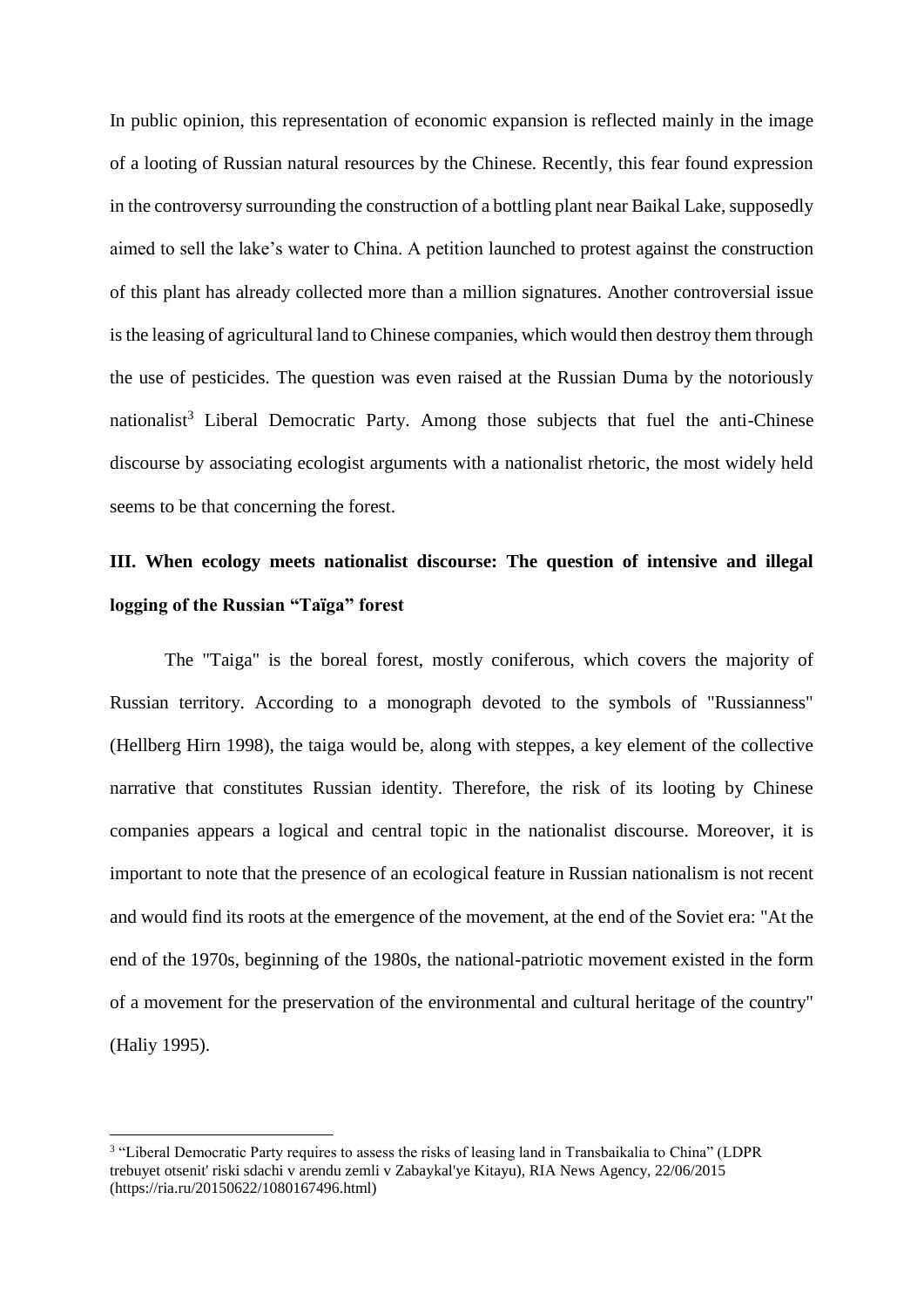In recent years, the anti-Chinese nationalist rhetoric about the threat to the Russian forest has mostly been expressed through nationalist media, such as the monthly journal "Zavtra", on social networks, or on video platforms like YouTube, where several videos on the subject exceed one million views.

As we have seen from the analysis of several videos, the reading of articles by Zavtra<sup>4</sup> or the interviews conducted during field studies, the main features of this discourse seem to be the idea that China would raze the forests for its important domestic consumption, for infrastructure needs in the framework of the Belt and Road initiative and even sometimes to replace them with rice fields. Most of the time, the common thread of all these arguments is a strong criticism of Russian leaders, who would "sell Siberia to China". In that sense, this anti-Chinese rhetoric can also be seen as an indirect means of criticizing power for the nationalist opposition.

Given the extent of controversy around the issue of the forest, the state felt obliged to react via an appearance by Prime Minister D. Medvedev on public TV (Rossiya 1 - 06/12/2018) and by the state-owned press agency Ria Novosti<sup>5</sup>. Advocating that the current state of export will not put the sustainability of the forest in danger, and would, for example, be behind that of the United States, the official discourse puts forward a greater danger coming from the Russian population. For example, non-voluntary fires, would have cause, in 2017, a forest loss equivalent to 22 years of permanent export to China.

#### **IV. How the nationalist anti-Chinese narrative hides Russian internal malfunctions**

According to interviews conducted during our field study and independent reports established by environmental protection associations such as WWF, the problems related to the management of the Russian forest, the most important of which are the illegal logging of

**.** 

<sup>4</sup> Vladimir Vassiliev, "China cuts down Siberia" (Kitaï vyrubaiet Sibir), Zavtra, 20/06/2018 (http://zavtra.ru/blogs/kitaj\_virubaet\_sibir\_)

<sup>&</sup>lt;sup>5 ""</sup>The Chinese cut it all." Who actually destroys the Russian forest" ("Kitaytsy spilili vse". Kto na samom dele unichtozhayet russkiy les), RIA news agency, 19/07/2018 (https://ria.ru/20180719/1524911949.html)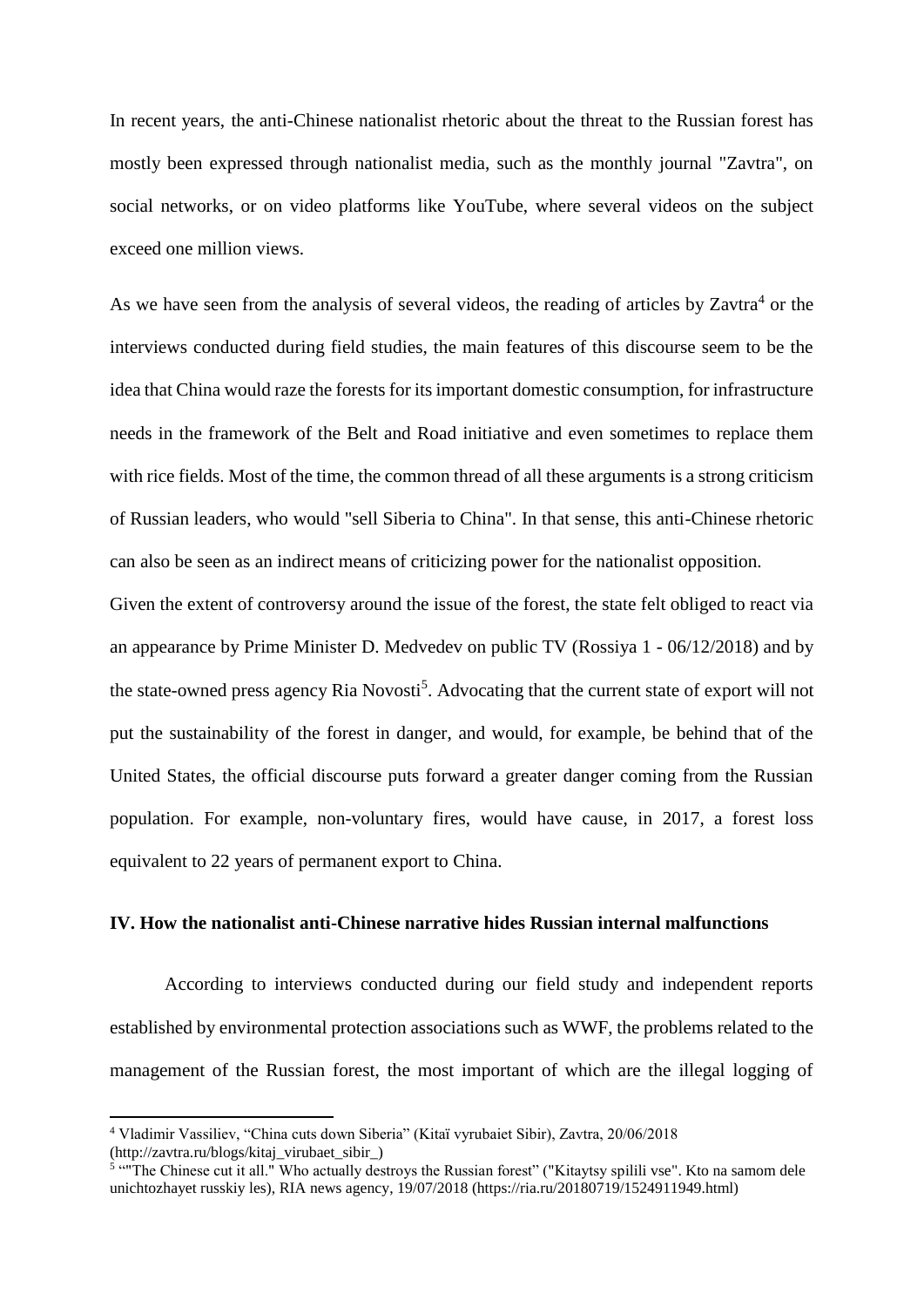protected species or forest fires, would have their origin in the Russian legislation which replaced that of the USSR.

Indeed, when the Soviets came to power, a decree "on forests" was passed in May 1918, nationalizing the forest estate and leaving its management to the state. Following the collapse of the Union, the issue of forest management was debated until 1997, when the first Forestry Codex was established (law  $N^{\circ}22F3-29/01/1997$ ). This text has marked the transfer of forest management to the hand of private actors. While retaining ownership of the forest estate, the State no longer has the right to manage it and must lease it to private individuals, for leases up to 49 years.

This situation would be at the root of several problems. No longer benefiting directly from logging, the state would have disengaged and severely limited the resources devoted to surveillance. Indeed, the median salary of forestry inspectors in 2017 was estimated between 10,000 and 12,000 Rubles per month by the job aggregator trud.com, whereas the average income of the population was officially 31,422 for the same year (Rosstat statistical handbook 2018). Because of this situation, forestry inspectors, whose numbers have been greatly reduced with the new 2006 codex, would not see the point in carrying out their work with efficiency. During an interview we conducted, an environmental activist even declared that his association is sometimes giving money to the inspectors, just to buy enough fuel to cover the enormous distances they are expected to monitor.

The state disengagement would lead to unlawful behavior by leaseholders, who would be directly responsible for more than 90% of the illegal exploitation, undermining the idea of Chinese responsibility or poachers reselling to the Chinese. This would be done mostly under legal practices such as sanitary cut, which involves logging sick or burnt trees, or intermediate cut, which involves cutting some trees to allow the best specimens to grow better (Smirnov 2013). Lease holders have even been known to start forest fires themselves then using the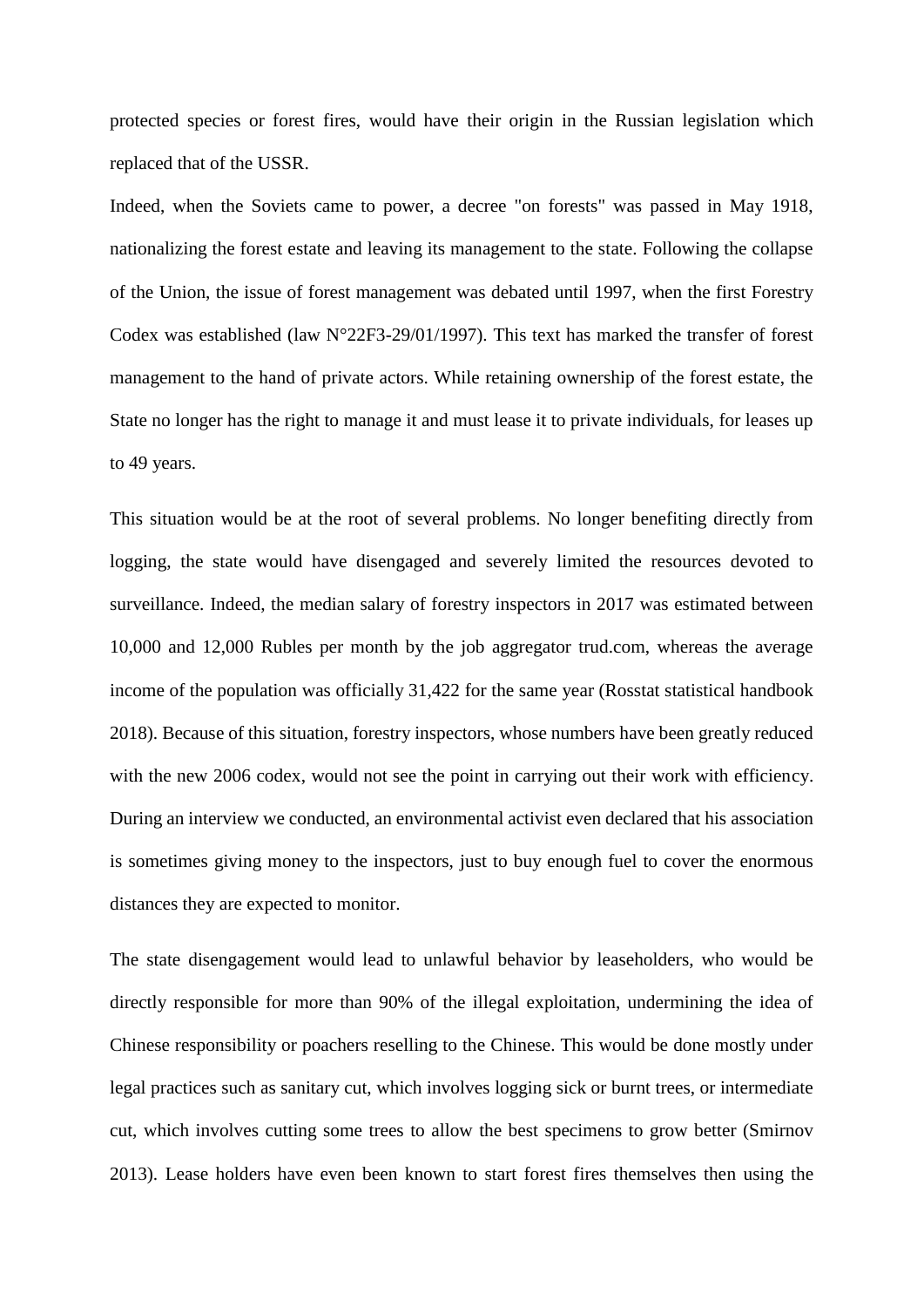sanitary cut as a pretext to harvest unpermitted trees. Even if the majority of Eastern Russian's roundwood is indeed aimed for export to China, the problem appears to reside in the sellers' practices.

#### **Conclusion**

Although Sino-Russian relations now seem to be at a historic peak and many Russians see China as an ally, negative representations remain. Whether a legacy of Soviet propaganda or the consequence of declining Russian power vis-a-vis China, the fears of an economic or demographic expansion seem only to be accentuated as the difference widens between the two northern Asian giants. Among the many facets of anti-Chinese rhetoric in Russia, there is one that has shown particular resonance of late. The idea of a plunder of resources by China sees the emergence of an eco-nationalist discourse that revolves around topics such as the protection of highly symbolic elements like the Baikal Lake or the Taiga forest. Regarding the forest, the ongoing debate in the media and social networks has led us to try to identify how much China was really responsible for the damage. As our study tries to show, its implication appears to be minor compared to that of Russian actors.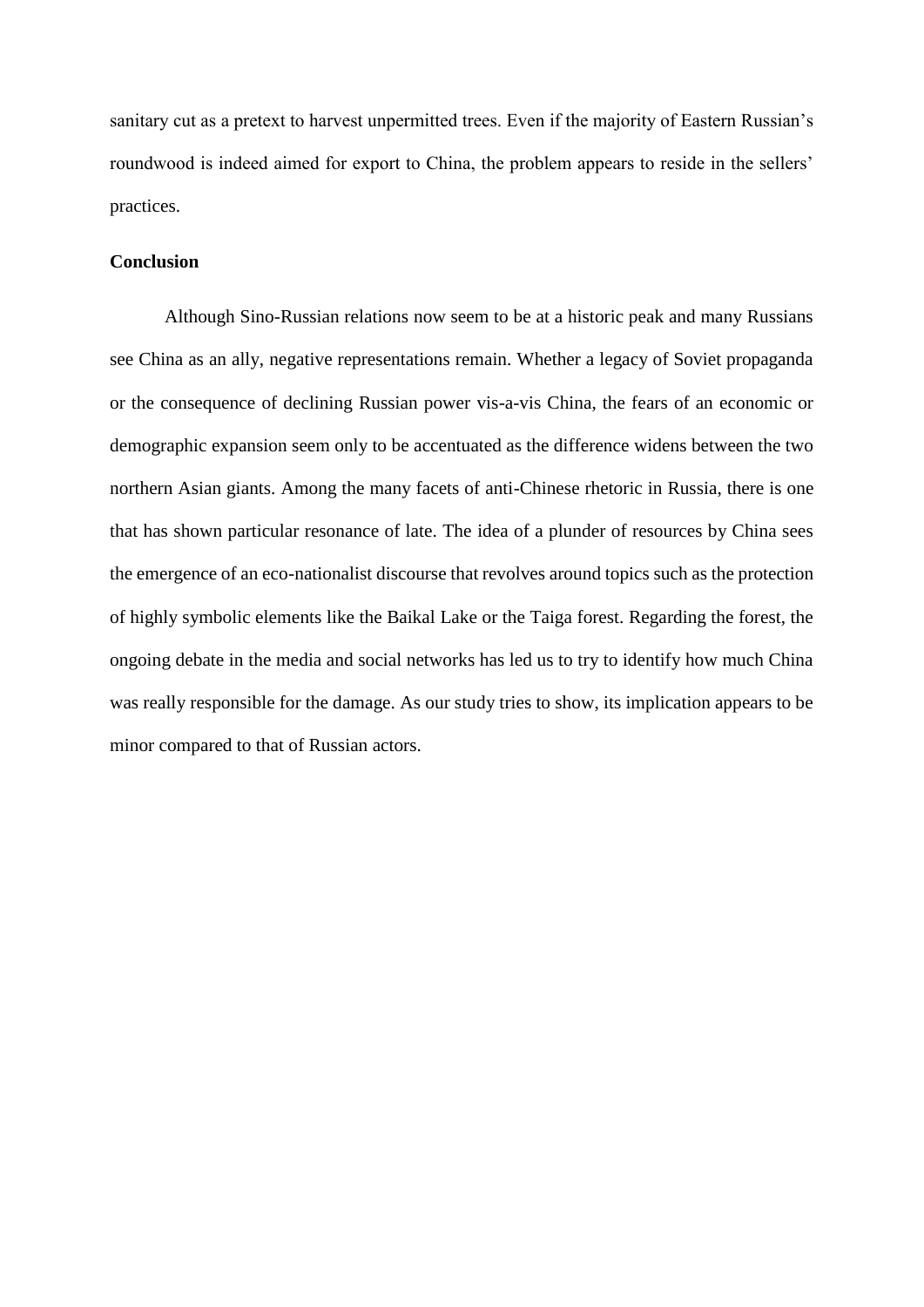### **References:**

Bourbeau, Philippe, China and the Chinese diaspora: The coveted Russian Far East, L'Harmattan, Paris, 2002, 150 pages.

Blakkisrud, H., & Rowe, E. W. (2018). Russia's Turn to the East. Domestic Policymaking and Regional, Journal of Politics and Law Vol. 11, No. 4; 2018, Cooperation. Cham: Palgrave Pivot. 167 pages.

Billé, F., Urbansky, S. (Ed.), Yellow Perils: China Narratives in the Contemporary World, University of Hawaii Press, Honolulu, 2018, pp. 170-196.

Bratersky, Maksim., "Russia's Pivot to Asia: Situational Interest or Strategic Necessity?", Asian Politics & Policy, V.10(4), Octobre 2018, pp. 584-596.

Itoh, Shoichi, "Russia Looks East: Energy Markets and Geopolitics in Northeast Asia", CSIS Report, Washington, 2011, 59 pages.

Titarenko, M., *Russia and* China*, the strategic partnership and the contemporary challenges* (*Rossiia i Kitaï, strategitcheskoie partnerstvo i vyzovy vremeni*), Forum, Moscow, 2014, 223 pages.

Radvanyi, Jean, "The paradoxes of the Russian Far East: Depressive seafront seeks new growth engines", Regards de l'Observatoire franco-russe, Le Cherche-Midi, 2015, pp. 381-393.

Cabestan, J.-P., Colin, Sébastien, Facon, Isabelle, Meidan, Michal, China and Russia, between convergences and mistrust, UNICOMM, Paris, 2008, 275 pages.

Lukin, Alexander, ""Chinese threat" and the duality of consciousness" («Kitayskaya ugroza» i dualizm soznaniya), Politicheskoie issledovanie, 2011(n° 6), pp. 183-186.

Fortescue, Stephen, "Russia's "turn to the east": a study in policy making", Post-Soviet Affairs, 2015, 32 pages.

Gabuev, Alexander, "Restless partnership: Risks of cooperation with China through the eyes of Russian business" (Bespokoïnoïe partniorstvo : Riski sotrudnitchestva s KNR glazami rossiïskovo biznessa), Russia in Global Affairs (n°5), 2014.

Hellberg-Hirn, Elena, Soil and Soul: The Symbolic World of Russianness, Aldershot, UK/Vermont: Ashgate Publishing Limited, 1998. 289 pages.

Kaczmarski, Marcin, Russia–China Relations in the Post-Crisis International Order, Routledge, London, 2015, 176 pages.

Haliy, Irina, "Ecologists and national-patriotic movements in Russia: allies or ennemies?", Sotsiologitcheskie Issledovania (n°8), 1995, pp. 26-36.

Smirnov, D.Y. (ed.) Kabanets, A.G., Milakovsky, B.J., Lepeshkin, E.A., Sychikov, D.V. "Illegal logging in the Russian Far East: global demand and taiga destruction.", 2013. WWF, Moscow. 39 pages.